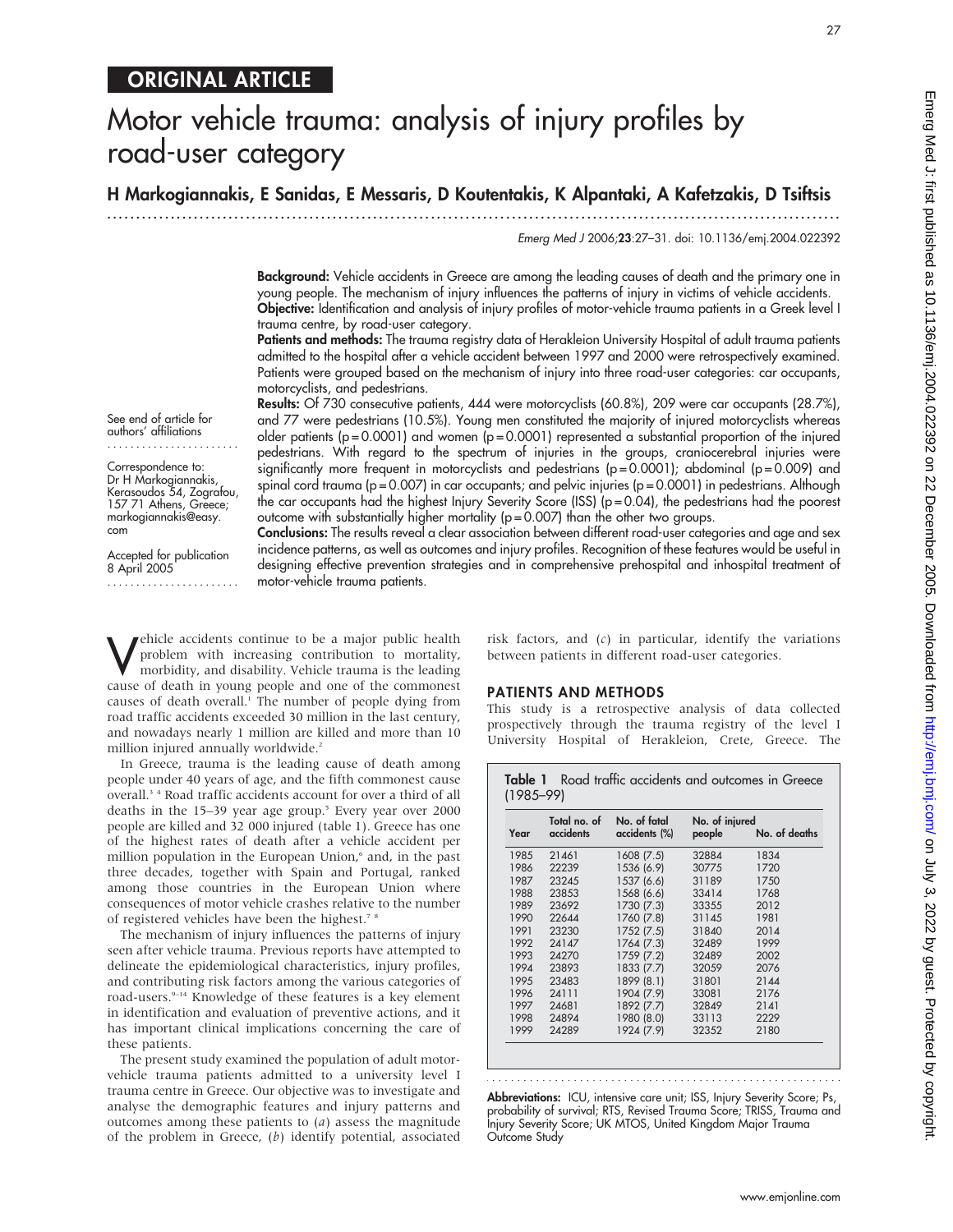University of Crete's ethics committee approved the enrolment of patients in the trauma registry. We included patients in our trauma registry on the basis of the criteria of the United Kingdom Major Trauma Outcome Study (UK MTOS)—that is, patients who had sustained injuries resulting in immediate admission to hospital for three days or longer, admission to intensive care or high dependency unit, transfer between hospitals for further specialist care, or death in our hospital. On the basis of the same criteria we excluded patients over 65 years with isolated fracture of the femoral neck or pubic ramus and those with single uncomplicated limb injuries.<sup>15</sup> Patients who died either at the scene or en route to the hospital were also excluded from the study. Moreover, as the department of paediatric surgery in our hospital constitutes a completely separate department and has its own trauma registry, children were excluded. Thus all motor-vehicle trauma patients over 14 years old who were admitted to our hospital between January 1997 and December 2000 and fulfilled the UK MTOS criteria were included in the present study.

The data collection for the trauma registry (including prehospital, emergency department, and inhospital information) was started immediately after a patient was admitted and continued on a daily basis. We collected data on:

- $\bullet$  demographics
- mechanism of injury
- $\bullet$  physiological condition on admission (systolic and diastolic arterial pressure, heart rate, breathing rate, and Glasgow Coma Scale)
- N definitive anatomical injury diagnosis on discharge or death obtained from charts, radiology reports, or necropsies
- severity of total injury
- length of stay in the intensive care unit (ICU) and the hospital
- $\bullet$  final outcome.

For determining the severity of injury we used the Injury Severity Score (ISS), Revised Trauma Score (RTS), and probability of survival (Ps) based on Trauma and Injury Severity Score (TRISS) methodology (software package: ICISScor; T Osler, New Mexico, 1995).<sup>16</sup> The patient's age, type of injury (blunt or penetrating), ISS, and RTS were used to predict survival probability by TRISS analysis.<sup>16</sup> We used the M statistic to evaluate the match of severity of injury between our patients and the Major Trauma Outcome Study (MTOS) database.<sup>17</sup> We calculated the W statistic to evaluate the difference between the actual and predicted survival and the Z statistic, the statistical significance of this difference.

For the purpose of analysis, patients were divided into three groups based on the road-user category: car occupants, motorcyclists, and pedestrians. The car occupants' group included both the drivers and the passengers and, similarly, motorcycle drivers along with motorcycle co-drivers constituted the motorcyclists' group.

We performed the statistical analysis using one-way analysis of variance (ANOVA) and  $\chi^2$  test where applicable. We applied the Kruskal–Wallis test for comparisons of medians. Values are presented as mean (SE) (standard error of the mean) and medians. Statistical significance was defined as  $p<0.05$ .

#### RESULTS

#### Study population and characteristics

During the study period, 2580 adult trauma patients were admitted to the University Hospital of Herakleion. There were 1276 patients (49.5%) with multiple trauma according to Table 2 Demographic and injury data of the total study sample  $(n = 730)$ 

| Age in years*                                        | 35.4 (0.6); 29    |
|------------------------------------------------------|-------------------|
| Sext                                                 |                   |
| Men                                                  | 556 (76.2)        |
| Women                                                | 174 (23.8)        |
| Heart rate (per minute)*                             | 87.6 (0.6); 85    |
| Systolic arterial pressure (mm Hg)*                  | 131.7 (0.8); 130  |
| Diastolic arterial pressure (mm Hg)*                 | 73.8 (0.5); 73    |
| Breathing rate (per minute)*                         | 18.3 (0.1); 18    |
| Glasgow Coma Scale*                                  | $14(0.8)$ ; 15    |
| Injury Severity Score*                               | 13.3 (0.3); 10    |
| Revised Trauma Score*                                | 7.6 (0.2); 7.84   |
| Probability of survival*                             | 0.97 (0.03); 0.99 |
| Craniocerebral injury†                               | 365 (50)          |
| Thoracic injury†                                     | 222 (30.4)        |
| Abdominal injuryt                                    | 104 (14.2)        |
| Spinal cord injuryt                                  | 70 (9.6)          |
| Pelvic injuryt                                       | 68 (9.3)          |
| Upper and/or lower extremity injuryt                 | 265 (36.3)        |
| Intensive care unit (ICU) admission†                 | 179 (24.5)        |
| Length of stay (days)*                               |                   |
| ICU                                                  | $7.9(0.6)$ ; 5    |
| Hospital                                             | 11.7(0.5); 7      |
| Mortality <sup>+</sup>                               | 35(4.8)           |
| *Values are mean (SE); median.<br>†Values are n (%). |                   |

the UK MTOS criteria, and of these, 730 (57.2%) were victims of vehicle accidents. These patients constituted our study population.15 Demographic and injury data of the total study population are given in table 2. Motorcyclists accounted for the majority of the study population. Of the 730 traffic accident victims, 444 (60.8%) were motorcyclists, with 209 car occupants (28.7%) and 77 pedestrians (10.5%). Use of protective devices was rare; 35 of the injured car occupants (16.6%) had used a seat belt and 27 of the motorcyclists (6.1%) had used a helmet.

Epidemiological characteristics and initial vital signs of all three groups of road-users are shown in table 3. Comparison between car occupants, motorcyclists, and pedestrians revealed a variety of differences, many of which were statistically significant. The motorcyclists formed the youngest group of patients ( $p = 0.0001$ ) with mean age under 30 years, although the car occupants were significantly younger than the pedestrians ( $p = 0.0001$ ). Men comprised the vast majority of the injured motorcyclists. The proportion of men in the motorcyclist group was much higher than in the other two groups ( $p = 0.0001$ ). This proportion was also higher in the car occupant group than among the pedestrians  $(p = 0.0001)$ .

# Injury profiles of the three road-user categories

The injury characteristics of each group are presented in table 4. Craniocerebral injuries predominated among the motorcyclists and pedestrians. Car occupants were less susceptible to head trauma than both the other groups  $(p = 0.0001)$  which had similar incidences. In contrast, abdominal ( $p = 0.009$ ) and spinal cord trauma ( $p = 0.007$ ) was more frequently observed among car occupants than in the other two road-user groups. Motorcyclists were more prone to abdominal trauma than pedestrians ( $p = 0.009$ ), and pelvic injuries were more frequent among the pedestrians  $(p = 0.0001)$  than the other two groups, of which the car occupants were more likely than the motocyclists to have sustained pelvic trauma ( $p = 0.0001$ ). Even though car occupants did sustain more severe total injuries (as expressed by ISS) than both the other groups ( $p = 0.04$ ), mortality in this group was similar to that in the motorcyclist group (5.3%  $v$  3.4%,  $p > 0.05$ ) and significantly lower than that of pedestrians (5.3%  $v$  11.7%, p = 0.007).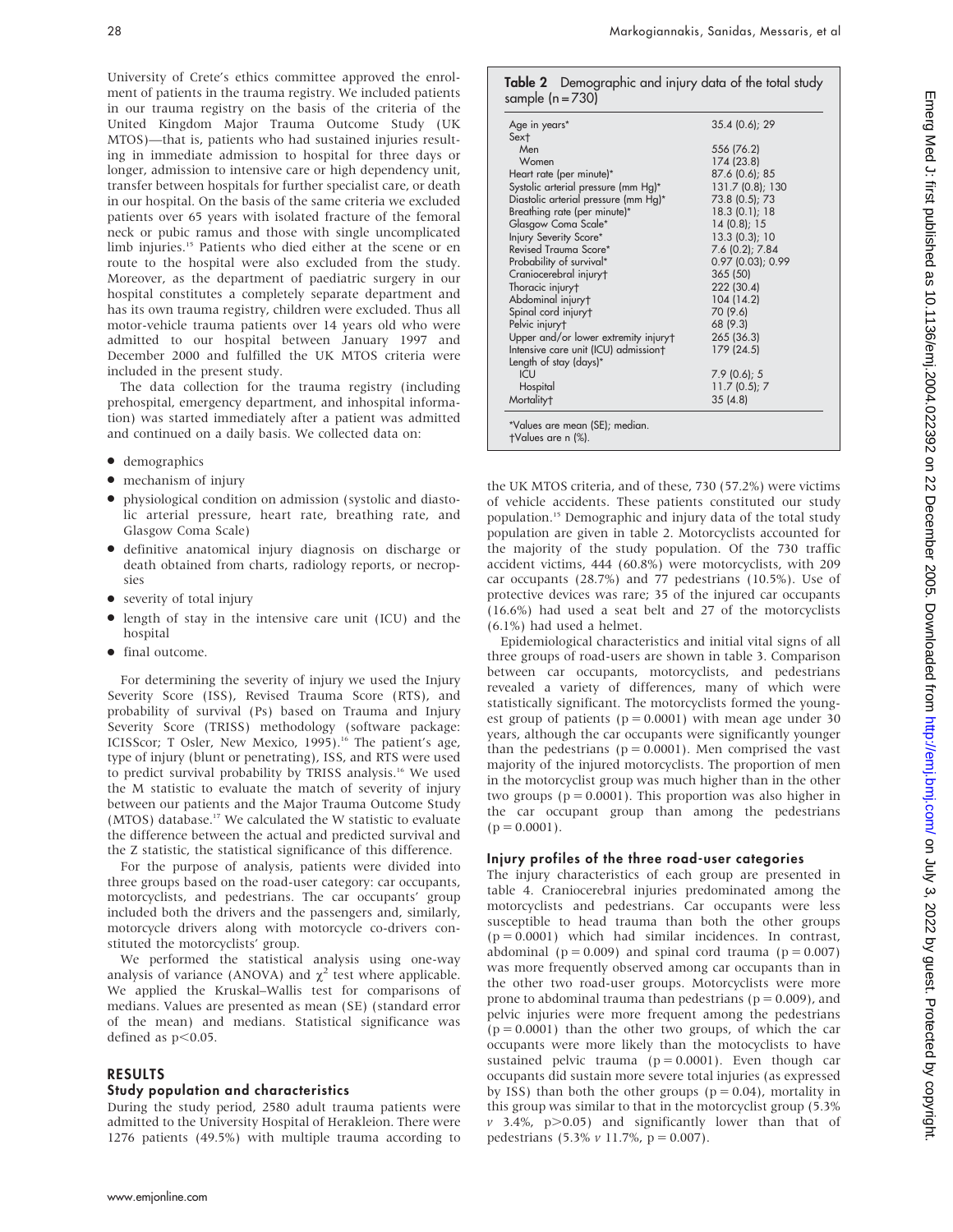| Table 3 Demographics and initial vital signs of all groups of road-users |                      |                      |                    |                        |  |  |  |
|--------------------------------------------------------------------------|----------------------|----------------------|--------------------|------------------------|--|--|--|
| Variable                                                                 | <b>Car occupants</b> | <b>Motorcyclists</b> | <b>Pedestrians</b> | p value                |  |  |  |
| Age in yearst<br>Sex (%)                                                 | 42.7 (1.2); 40       | 28.1 (0.6); 24       | 57.7 (2.4); 64     | $0.0001*$<br>$0.0001*$ |  |  |  |
| Men                                                                      | 68.4                 | 83.3                 | 55.8               |                        |  |  |  |
| Women                                                                    | 31.6                 | 16.7                 | 44.2               |                        |  |  |  |
| Heart rate (per minute)+                                                 | 88.7 (1.2); 85       | $87.3$ (0.7); 85     | 86.2 (1.7); 84     | 0.4                    |  |  |  |
| Systolic arterial pressure (mm Hg)+                                      | 130.3 (1.4); 130     | 132.2 (1.1); 130     | 132.8 (2.2); 135   | 0.5                    |  |  |  |
| Diastolic arterial pressure (mm Hg)+                                     | 73.4 (1.1); 73       | 74.1 (0.7); 75       | 73.5 (1.5); 72     | 0.8                    |  |  |  |
| Breathing rate (per minute)+                                             | $18.5(0.3)$ ; 18     | $18.2(0.2)$ ; 18     | 17.8(0.4): 17      | 0.4                    |  |  |  |
| Glasgow Coma Scalet                                                      | $14.1(0.1)$ ; 15     | $14(0.1)$ ; 15       | 14(0.2): 15        | 0.8                    |  |  |  |
| *Statistically significant.<br>†Values are mean (SE); median.            |                      |                      |                    |                        |  |  |  |

# Causes of death by road-user category

Head trauma and haemorrhagic shock were the predominant causes of death among the injured car occupants. Of 11 deceased patients, 1 died due to acute respiratory distress syndrome (9%), 5 due to head injuries (45.5%), and 5 because of haemorrhagic shock attributable to concomitant thoracic and abdominal trauma in all patients (45.5%), in combination with pelvic trauma in 2 patients. Among the motorcyclists, head trauma was the primary cause of death resulting in 11 of the 15 observed deaths (73.3%); 3 patients (20%) died due to haemorrhagic shock attributable to thoracic and abdominal injuries and 1 (6.7%) because of pulmonary embolism. Craniocerebral injuries were also the leading cause of death in pedestrians. Of the 9 deceased patients, 6 (66.7%) died due to head trauma, 2 (22.2%) because of haemorrhagic shock attributable to concomitant thoracic, abdominal, and pelvic injuries, and 1 (11.1%) from septic shock. The lack of seat belt or helmet use was associated with death in all cases of car occupant or motorcyclist deaths as opposed to no deaths in protected patients.

A comparison of the causes of death in the three groups of patients revealed a significant difference. Death by blood loss was commoner among the fatalities in the car occupant group (45.5% for car occupants  $v$  20% for motorcyclists and 22.2% for pedestrians,  $p = 0.001$  for overall comparison). Death by head injury was commoner among the motorcyclists and pedestrians (73.3% for motorcyclists and 66.7% for pedestrians  $v$  45.5% for car occupants,  $p = 0.001$  for overall comparison).

# Probability of survival

We calculated Ps for all patients. Of the non-survivors, one patient (2.8%) had a Ps of less than 50%. There were two unexpected survivors (0.3%). The W statistic was calculated

as  $-2.02$  with a z score of  $-3.84$ . The M statistic for our study sample was 0.92, representing a good match between our patient population and the baseline patient groups based on the MTOS norms.17 We also calculated W and Z statistics for each group:  $-0.71$  and  $-2.41$  for car occupants, 0 and  $-0.87$ for motorcyclists, and  $-0.95$  and  $-5.46$  for the pedestrians, respectively.

# **DISCUSSION**

In past decades, the rates of motor vehicle related deaths have been consistently higher in the southern European countries than in the rest of Europe. Greece, Spain, and Portugal have two to four times higher mortality than countries with the lowest rates.<sup>7</sup> <sup>8</sup> Greece has one of the highest rates of death following vehicle accidents per million population in the European Union.<sup>6</sup> Motor vehicle trauma is the leading cause of death of people under the age of 40, and it is the fifth commonest cause overall.<sup>34</sup> Although several efforts have been made to reduce fatal vehicle accidents over the past years, mortality has remained essentially unchanged and must continue to be considered as a priority target for local prevention policies. Our results contribute to information regarding road users injured in motor vehicle crashes and admitted to a southern European level I trauma centre. Our particular objective was to identify and analyse injury profiles of these trauma patients depending on their roaduser status.

# Demographic features of patients in the different road-user categories

Motorcycles yielded the greatest burden on traffic injuries as motorcyclists represented 60.8% of the study population. A striking contribution of motorcycle injuries has been reported in only three previous studies, all of which were conducted in the same setting (Barcelona, Spain), although the percentage

| Variable                        | Car occupants       | <b>Motorcyclists</b> | <b>Pedestrians</b>  | p value   |
|---------------------------------|---------------------|----------------------|---------------------|-----------|
| Injury Severity Scoret          | $14.3(0.7)$ ; 12    | 12.7(0.4): 9         | $13.3(1)$ ; (10)    | $0.04*$   |
| Revised Trauma Scoret           | $7.6$ (0.2); $7.84$ | 7.6 (0.2); 7.84      | 7.6 (0.2); 7.84     | 0.8       |
| Probability of survivalt        | $0.97$ (0.03); 0.99 | 0.96 (0.02); 0.99    | $0.97$ (0.02); 0.99 | 0.9       |
| Craniocerebral injury (%)       | 34.9                | 55.9                 | 57.1                | $0.0001*$ |
| Thoracic injury (%)             | 29.7                | 30.6                 | 31.2                | 0.9       |
| Abdominal injury (%)            | 20.1                | 12.6                 | 7.8                 | $0.009*$  |
| Spinal cord injury (%)          | 14.8                | 7.9                  | 5.2                 | $0.007*$  |
| Pelvic injury (%)               | 12.9                | 6.1                  | 18.2                | $0.0001*$ |
| Extremity injury (%)            | 37.3                | 36                   | 35.1                | 0.9       |
| ICU admission (%)               | 27.8                | 22.5                 | 27.3                | 0.2       |
| ICU length of stay (days)+      | $8.1(1.4)$ ; 4.5    | $8.1(0.7)$ ; 6       | $6.3(1.2):$ 3       | 0.6       |
| Hospital length of stay (days)+ | 12.9(1.0); 8        | $11.5(0.6)$ ; 7      | 9.9(1.0): 7         | 0.2       |
| Mortality <sup>+</sup>          | 5.3                 | 3.4                  | 11.7                | $0.007*$  |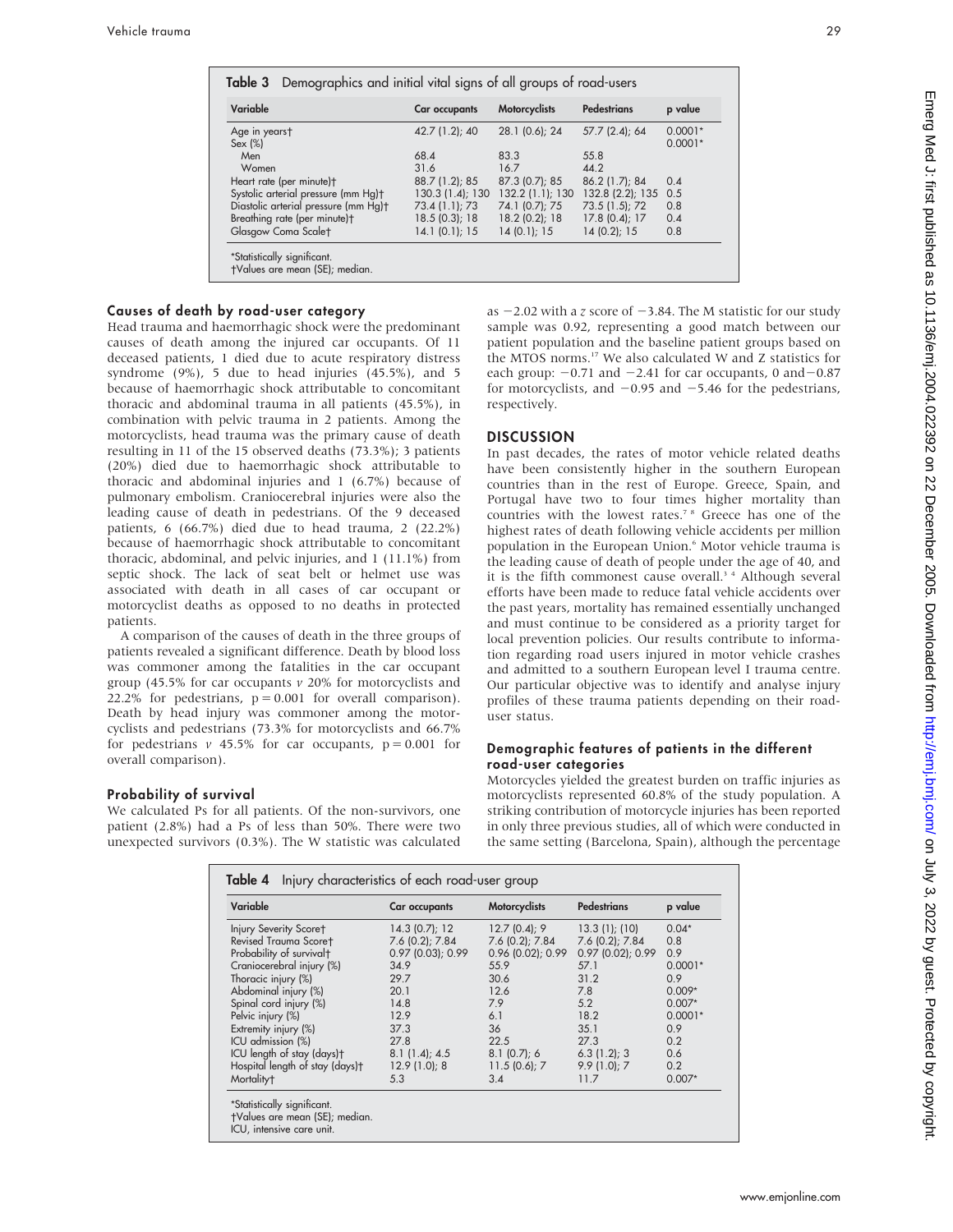of injured motorcyclists was lower (ranging from 44% to 47%).10–12 Unlike other European and non-European countries, motorcycle injuries predominate in the road traffic injury subset in southern European countries, highlighting the urgent need to implement local effective strategies to reduce the risk of injury associated with motorcycles. Education campaigns promoting safe riding habits and behaviour together with use of helmets must be implemented in order to achieve a reduction in the number of motorcycle casualties.

On comparing the three road-user groups, we found a difference in the age distribution with the pedestrians tending to come from a significantly older population than the car occupants and motorcyclists. Although pedestrian groups with a mean age lower than in our study have been described,<sup>18 19</sup> a greater proportion of older patients among pedestrians than among car occupants and motorcyclists has been observed in other studies.<sup>9-11</sup> Furthermore, young patients constituted the vast majority of injured motorcyclists. Motorcyclists were significantly statistically younger than car occupants in our study. One explanation of the greater involvement of young patients, particularly men, in motorcycle crashes, compared with other population groups, is their greater exposure to the risks of motorcycling.

The rates of injuries among men substantially exceeded the rates among women in all road-user groups except for the pedestrian group, where women represented a major proportion of the injured cases. Other studies have also shown high rates of injury among women pedestrians.<sup>18</sup> <sup>19</sup> In accordance with previous reports,<sup>10 11 20 21</sup> we also found that the predominance of men was significantly greater in the motorcyclist group than in car occupant group.

#### Injury profiles of the three road-user categories

There were significant differences in the spectrum of injuries based on the mechanism of injury in the three groups. Our results suggest an increased risk of head injury for pedestrians and motorcyclists. This finding is in agreement with other studies.<sup>9 20</sup> There was no significant difference in the incidence of head trauma between the pedestrians and motorcyclists. Our results suggest that car occupants are at significantly higher risk of abdominal trauma when compared with motorcyclists and pedestrians and that, in addition, motorcyclists are more susceptible to abdominal injuries than pedestrians. These findings are similar to those of other reported series.<sup>9 13</sup> The substantial differences in the frequency of abdominal trauma among car occupants and the rest of the study population may be attributed to the low percentage of use of seat belts observed in our patients. The incidence of spinal cord injury was much higher among car occupants as opposed to motorcyclists and pedestrians, who had similar incidences. A low frequency of spinal cord injuries in pedestrians and motorcyclists has been reported by others<sup>19 20</sup>; however, our results contrast with those of Hill et al,<sup>9</sup> who reported that thoracolumbar fractures occurred more frequently in pedestrians than in car occupants. This difference might be explained by the fact that few injured car occupants (16.6%) in our study had used a seat belt. Pelvic trauma is more common in pedestrians.<sup>9 18</sup> In our study, pelvic injury was three times more frequent in pedestrians and two times more frequent in car occupants compared with motorcyclists.

Compared with other road users, car occupants had more severe injuries. There was no significant difference in the ISS between motorcyclists and pedestrians. This contrasts with studies which found no substantial difference between these three mechanisms of injury concerning total severity of injury,<sup>9 10 13</sup> as well as with Cirera et  $al$ ,<sup>11</sup> who reported a significantly higher risk of more severe injuries for pedestrians and motorcyclists. Perhaps the greater total severity of injuries among the car occupants in our study may be explained by the low use of safety belts among our patients. Despite campaigns aimed at encouraging use of safety belts, their use remains low in Greece and is reported to be one of the lowest in Europe.<sup>6</sup>

### Evaluation of mortality by road-user category

Pedestrian trauma is associated with substantial morbidity and mortality and demands a high index of suspicion during initial evaluation. Pedestrians are a highly vulnerable population group among motor-vehicle trauma patients, with high mortality.<sup>10 19</sup><sup>22</sup> Our results also show that pedestrians in Greece are at significantly higher risk of inhospital mortality than the other two road-user groups. Although pedestrians represented 10.5% of the hospitalised victims, they accounted for 25.8% of all deaths. Such a high mortality among pedestrians compared with the other two road-user groups in our study, despite ISS similar to motorcyclists and lower than car occupants, could probably be explained by the higher percentage of craniocerebral injuries and the greater proportion of older patients in this group. Even though ISS has been reported to influence mortality of trauma patients,<sup>22-25</sup> age<sup>22 24 25</sup> and head trauma<sup>9</sup><sup>23</sup> <sup>26</sup> have also been shown to affect mortality rates in these patients. Moreover, Oreskovich et  $al^{27}$  found that ISS was not predictive of survival in older injured patients, but they proved that the actual independent impact of head injury was one of the major predictors of fatal outcome in these patients. In addition, Luerssen et al,<sup>28</sup> indicated that ''age itself, even within the pediatric age range, is a major independent factor affecting the mortality rate in headinjured patients''. Comparison of cause of death in the three groups of patients revealed a significant difference, with death due to haemorrhagic shock being commoner among the fatalities in the car occupant group and death because of head injury more common among motorcyclists and pedestrians.

# Severity of injuries (TRISS methodology)

TRISS methodology increases the objectivity of the assessment of outcomes and is widely applied in developed countries. We chose to use TRISS methodology in our study because of its ability to identify trends in the quality of trauma care.16 Our study population was well matched with the baseline patient groups.<sup>17</sup> The actual survival of the total study population was lower than what was predicted based on TRISS norms. This finding was more noteworthy in the pedestrian group although it was also found in the car occupant group; no difference was observed in the motorcyclists. The difference in expected and observed mortality may be attributed to the quality of trauma care in hospital settings but it also reflects the quality of prehospital care including time to definitive care. In a country with limited infrastructure, a significant W score should be interpreted cautiously.

#### Use of safety devices

Multiple studies have confirmed the effectiveness of safety belts and helmets in decreasing mortality and injury severity after motor vehicle crashes.<sup>2 29 30 31</sup> In our patients, the lack of seat belt or helmet use was associated with all deaths among the car occupants and motorcyclists as opposed to no deaths in protected patients. In Greece, compliance with safety restraint devices is low among car occupants and motorcyclists, resulting in high prehospital and inhospital mortality. Our study emphasises the need for more strict enforcement of laws related to the use of protective devices and also for public awareness campaigns and education